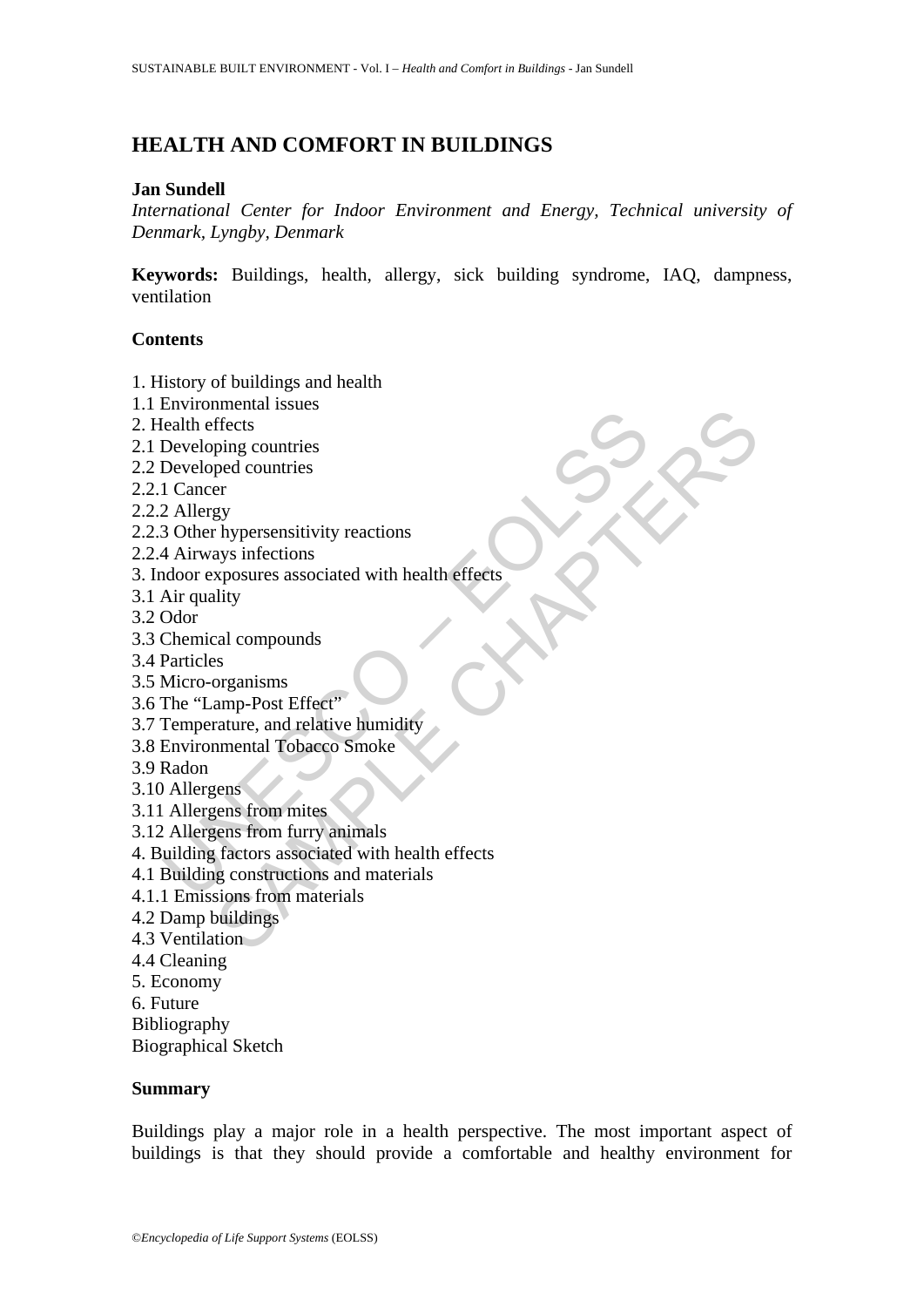humans. The non-industrial indoor environment is the most important environment from a human health perspective. Allergies, airways infections, lung cancer etc. are associated with indoor air quality (IAQ) in such settings. The knowledge is limited with regard to causative agents in indoor air, but there is mounting evidence that the indoor environment, especially "dampness" and "inadequate ventilation" plays a major role from a public health perspective in the developed regions of the world. In the developing regions un-vented indoor burning of biomass has a major impact on the global burden of disease. The economic gains to society for improving indoor environments by far exceed the cost.

### **1. History of buildings and health**

Regarding the inadequate ventilation of schools in Stockholm: "*Today we are, righteously, beginning to demand that persons working with sanitary matter should have not only technical, but also hygienic education"*. Elias Heyman. Professor of Hygiene at the Karolinska Institute, Stockholm, 1880.

teously, beginning to demand that persons working with sanite not only technical, but also hygienic education". Elias Hey<br>iene at the Karolinska Institute, Stockholm, 1880.<br>
To sorigin is in the tropical or near-tropical p beginning to demand that persons working with sanitary matter shouly technical, but also hygienic education". Elias Heyman. Professo the Karolinska Institute, Stockholm, 1880.<br>
in is in the tropical or near-tropical parts Man's origin is in the tropical or near-tropical parts of the world. Man's spread into cold climates was accomplished in spite of his physiology and was possible only because of his invention of such things as clothing, housing and the use of fire. However, in houses and shelters it is not only the thermal climate that is changed. The climate shell also stops the free air movement. The dilution of pollutants from close-to-man pollutant sources is diminished. The environment within a shelter is thus always more polluted from sources such as humans and open fires, as it still is in many parts of developing countries, and today in developed countries from sources such as building materials, indoor activities, etc. than is outdoor air. This was and is the basis of the need for ventilation and for discussions on IAQ. Humans arrived to e.g. Southern Europe, and China a million years ago, but to America, northern Europe, Japan etc. only some 10 000 to 40 000 years ago, a time too short for major genetic changes. We are still as humans accustomed to a life on the savanna, in Africa!

As we spend most of our life (in many regions more than 90%) indoors, it is easy to understand that the most important environment in relation to our health is the indoor environment. During the breakthrough of modern hygiene, from mid  $19<sup>th</sup>$  century, indoor environmental issues received much attention, as did the quality of drinkingwater and the treatment of sewage (e.g. linked to plagues such as cholera and tuberculosis).

Ventilation comes from Latin "ventilare" meaning "to expose to the wind". The main purpose of buildings is to create a climate more suitable for persons and processes than the outdoor climate. Consequently, the main aim of building ventilation is to create an indoor air quality more suitable for persons and processes than what naturally occurs in the unventilated building, and to reintroduce the positive effect of being "exposed to the wind", i.e. to dilute and remove the pollutants that man himself, his activities, and the indoor surrounding produce.

Without ventilation, i.e. exchange of polluted indoor air with "fresh" outdoor air, any shelter quickly degrades. Provisions for ventilation have always been arranged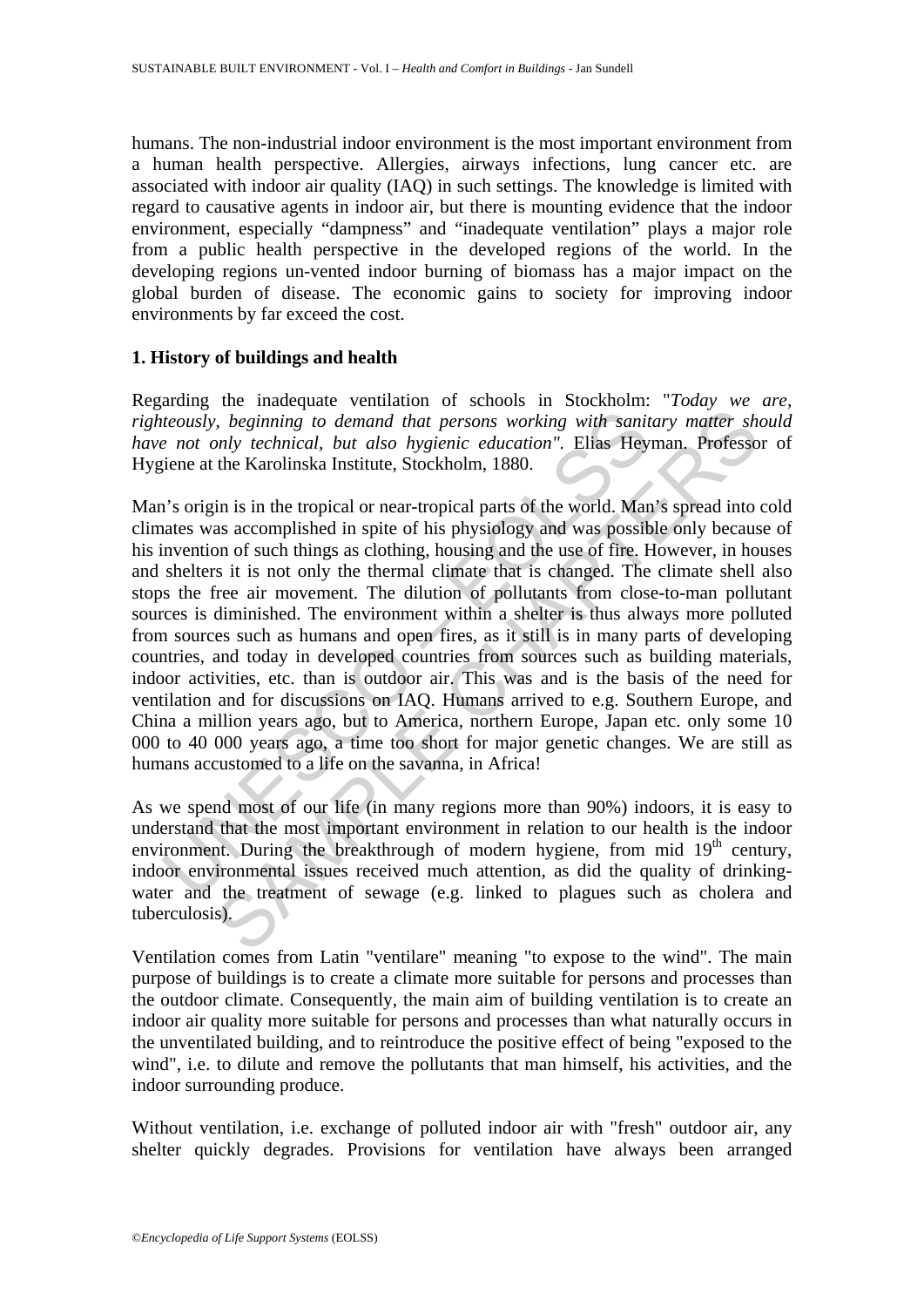consciously or unconsciously. Already, the Romans had ingenious solutions such as hypocausts, a kind of combined heating and ventilating system.

Throughout history man has known that polluted air may be detrimental to health. Greeks and Romans were aware of the adverse effects of polluted air in e.g. crowded cities and mines (Hippocrates, 460-377 BC), in spite of lack of knowledge on the functioning of the lungs or the breathing.

In The Bible it is acknowledged that living in buildings with dampness problems is dangerous to your health. The remedies needed were quite thorough (i.a. to get rid of all affected parts of the building).

lemiological findings of associations between health effects and<br>vily polluted premises (Ramazzini, 1633-1714), living in crowdon<br>(Arbuthnot, 1667-1735), and the sad history of many youn<br>t, 1778) shed new light on the impo gical findings of associations between health effects and working in centure and the premises (Ramazzini, 1633-1714), living in crowded cities, such<br>truttunct, 1667-1735), and the sad history of many young chimney sweep<br>i Through the medieval era little new knowledge in this field appeared. The epidemiological findings of associations between health effects and working in certain heavily polluted premises (Ramazzini, 1633-1714), living in crowded cities, such as London (Arbuthnot, 1667-1735), and the sad history of many young chimney sweeps (Pott, 1778) shed new light on the importance of air pollution. Later on, the death of persons imprisoned in small room volumes (Baer, 1882), or the economic burden of the deaths of slaves from suffocation during transport over the seas gave evidence on the importance of ventilation in premises mainly polluted by man. That "bad" ventilation was not only a problem in more extreme situations was also acknowledged at that time. Gauger (1714) remarked that it was not the warmth of a room but its inequality of temperature and want of ventilation that caused numerous maladies. Bad air was held responsible for the spread of disease and for the unpleasant sensations that are experienced in badly ventilated rooms.

The general idea up to around 1800 was that breathing primarily was a way of cooling the heart - the substance of air was not required, only its coolness. But, it was also common knowledge that expired air was unfit for breathing until it had been refreshed (Wargentin, 1717-1783). The mystery of breathing was not solved until Priestley (1733- 1804) discovered oxygen, and von Scheele (1742-1786) and Lavoisier (1743-1794) found that air consisted of at least two gases. The role of oxygen in breathing was pointed out by Lavoisier (1781), even though Boyle (1627-1691), and Hooke (1635- 1703) 100 years earlier (1667) had found that the supply of air to the lungs was essential for life, and Mayow (1643-1678) had discovered that there was an exchange within the lungs between the air that was breathed and the body.

Especially the work of Lavoisier (1781) was important for understanding the human metabolism, including the quantitative association between oxygen consumption and carbon dioxide  $(CO<sub>2</sub>)$  release. During the following half century it was accepted that the concentration of  $CO<sub>2</sub>$  was a measure of whether the air was fresh or stale.

Against the background of tuberculosis and other diseases known to be contracted in crowded places, John Griscom, a New York surgeon, vividly described the need for fresh air and pointed out bedrooms and dormitories as worst: "deficient ventilation ... (is) more fatal than all other causes put together" (Griscom, 1850).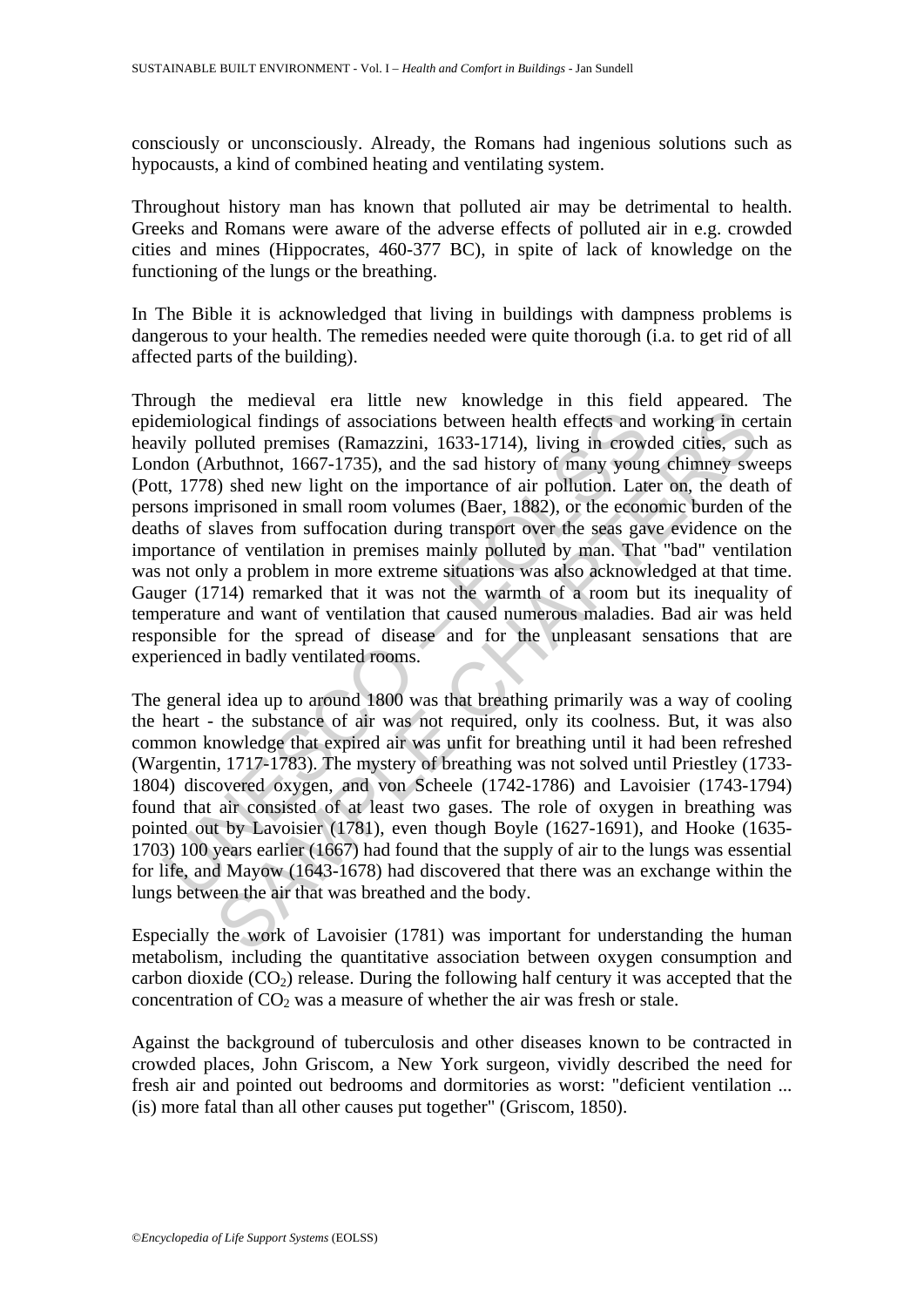Crowded rooms tend to be overheated and during this era, it was considered that the discomfort in such rooms was due to excessive heat or, in accordance with the view of Lavoisier, due to elevated concentrations of  $CO<sub>2</sub>$ . Pettenkofer (1818-1901) started lecturing on hygienic topics in Munich 1847, and installed as the first professor in hygiene worldwide 1853 noted that the unpleasant sensations of stale air were not due merely to warmth or humidity or to  $CO<sub>2</sub>$  or oxygen deficiency, but rather to the presence of trace quantities of organic material exhaled from the skin and the lungs. He stated that "bad" indoor air per se did not make people sick, but that such air weakened the human resistance towards "jede art krankmachenden Agentien", i.e. in modern words acted as an adjuvant factor. In Pettenkofer's view  $CO<sub>2</sub>$  itself was not important, but could be used as an indicator of the amount of other noxious substances produced by man. Pettenkofer stated "jede luft als schlect und fur einen beständigen Aufenthalt als untauglich zu erklären sei, welche in folge der Respiration und Perspiration der Bewohner mehr als 1.0 p.m. (1000 ppm) Kohlensäure enthält und".." dass eine gute Zimmerluft, in welcher der Mensch erfahrungsgemäss längere Zeit sich behaglich und wohl befinden kann, keinen höheren Kohlensäuregehalt als 0.7 p.m. (700 ppm) hat" (Pettenkofer, 1858). He and a number of other authors of this time suggested 1000 ppm of  $CO<sub>2</sub>$  (including  $CO<sub>2</sub>$  from ambient air) as a limit value for an adequately ventilated room (700 ppm in bedrooms), including some margin for the use of oil burners for lighting.

volner mehr als 1.0 p.m. (1000 ppm) Kohlensäure enthält und<br>merluft, in welcher der Mensch erfahrungsgemäss längere Zeit t<br>l befinden kann, keinen höheren Kohlensäuregehalt als 0.7 p.r.<br>tenkofer, 1858). He and a number of mehr als 1.0 p.m. (1000 ppm) Kohlensäure enthält und".." dass eine<br>t, in welcher der Mensch erfahrungsgemäss längere Zeit sich behaglich<br>den kann, keinen höheren Kohlensäuregehalt als 0.7 p.m. (700 ppm)<br>er, 1858). He and A number of studies of ventilation in schools, theatres, homes, etc. were conducted with the concentration of  $CO<sub>2</sub>$  as a measure of ventilation rate. The first Swedish professor in hygiene, Elias Heyman (1829-1889) at the Karolinska Institute, made an extensive study of schools with different ventilation systems in Stockholm, including measurements of CO2, air flow rates, air temperature in the room and outdoors, and notations on number of occupants in the room as well as of speed and direction of the wind outdoors. In schools without any ventilation he measured concentrations of  $CO<sub>2</sub>$ up to and over 5000 ppm, while he in schools with any kind of ventilation typically measured maximum concentrations of between 1500 and 3000 ppm. He concluded that not even one schoolroom was adequately ventilated. He also made an interesting comment on common complaints regarding "dry air" in a building with supply of heated air (up to  $60*$  C), a sensation that he meant had nothing to do with the air humidity but rather was an effect of air pollutants drawn into the system from a neighborhood chimney. Parallel to the complaints of "dry air" there were complaints of mucousal and skin problems, i.e. a description close to today's sick building syndrome (SBS). Also "häufige Auftreten von Kopfschmerzen" among schoolchildren were believed to be caused by "verdorbenen Luft der Klassenzimmer" (Becker, 1867). Heyman (1881) also studied homes and concluded that we can not rely on "natural" ventilation if we want to live in "clean" air. Wallis (1845-1922) in the same manner studied theatres and restaurants. Pettenkofer and other researchers of this era, within the field of building hygiene, often stated that source control is a prerequisite for good hygiene "Ohne durchgreifende Reinlichkeit in einem Hause helfen uns alle Ventilationsvorrichtungen wenig".

In his textbook on ventilation and heating Professor Herman Rietschel at the Kgl. Technischen Hochshule in Berlin totally built on the views of Pettenkofer (Rietschel 1894, 1902). The textbook is in many ways up-to-date including its guidelines on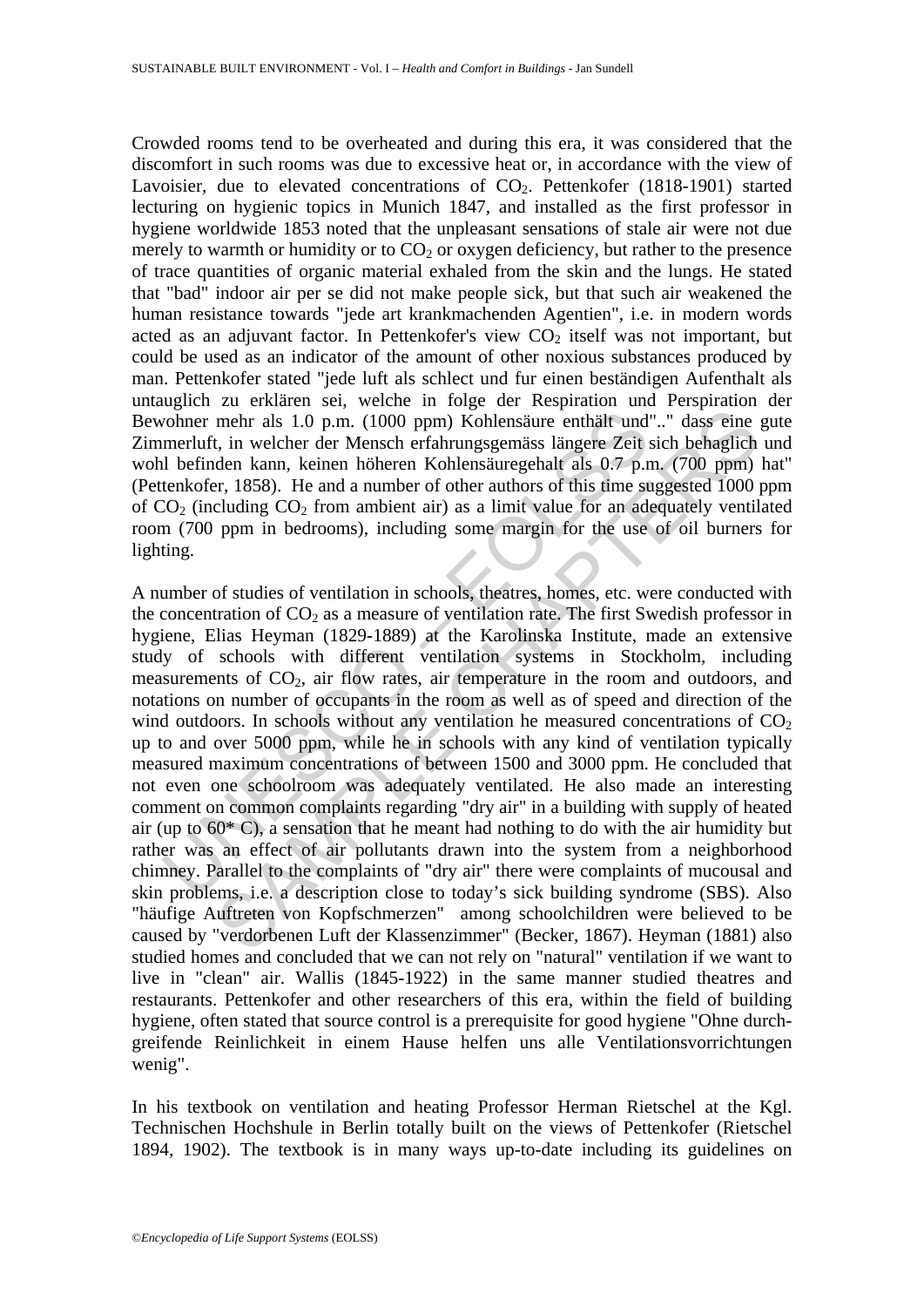outdoor airflow requirements, and dimensioning of both "natural" and mechanical ventilation.

Beginning with the results of Pettenkofer a number of studies were conducted between 1880-1930 in search for evidence of the toxic effects of organic substances in expired air, the anthropotoxin theory (e.g. Brown-Séguard and d'Arsonval 1887). Since no proof of toxic effects could be found and since high concentrations of  $CO<sub>2</sub>$  as single pollutant caused no discomfort, the warmth of a crowded room together with smelling, but not toxic, body emissions were thought of as main sources of discomfort in rooms with bad ventilation (Flygge, 1905; Hill, 1914). Flygge (1905) wrote that the objection to an evilsmelling atmosphere was to be supported not on account of its poisonous properties, which had never been proven to exist, but on account of the resulting feeling of nausea.

Thus, ventilation was primarily a question of comfort and not of health. However, Winslow and Palmer (1915) found in a study of the effects of lack of ventilation upon the appetite for food, that there were substances present in the air of an unventilated occupied room which in some way, and without producing conscious discomfort or detectable physiological symptoms, diminished the appetite. In the experiments they controlled temperature, humidity and air movement. In later work Winslow and Herrington (1936) obtained the same results with heated house-dust taken from vacuum cleaners as source of air-pollution.

s, ventilation was primarily a question of comfort and not of<br>slow and Palmer (1915) found in a study of the effects of lack c<br>appetite for food, that there were substances present in the air<br>pried room which in some way, ilation was primarily a question of comfort and not of health. Howerd Palmer (1915) found in a study of the effects of lack of ventilation to for oroid, that there were substrances present in the air of an unventilly phys In their standard-setting work Yaglou, Coggins and Riley (1936) studied body odor in relation to ventilation rates. They stated that such odors, as a rule, are not known to be harmful. They recognized, though, that "Sensitive persons are occasionally affected in a pathological way by sitting in such rooms". Thus, again, ventilation was primarily a question about comfort. "... occupied rooms should give a favorable impression on entering, taking into consideration such factors as odors, freshness, temperature, humidity, drafts and other factors affecting the senses". They showed that simple recirculation of air did not affect the odor strength and concluded that "from the standpoint of body odor, a room can be ventilated just as well with an outdoor air supply of 8 L/s/p as with a total supply of 15 L/s/p, about 1/2 of which is recirculated". Recirculation is often desirable for adequate distribution and temperature control, but one of the disadvantages is that it smells up the ducts, fans, et. and unless the system is flushed frequently with clean air, higher air quantities will be needed to obtain satisfactory results". They also experimented with humidifying and dehumidifying of the recirculated air and found that both techniques and especially dehumidifying reduced the odor strength resulting in a reduced need of outdoor air supply for odor control.

Since the 1930's there has been little scientific effort within the field of ventilation - IAQ - health in non-industrial premises. Odor and thermal comfort were thought of as the factors relevant in setting guidelines for ventilation.

Historically, ventilation standards have been based on the assumption that man himself is the main source of indoor pollution, mainly body odors. During the last century, health issues have mainly not been involved, instead the classical measure of air quality has been the extent to which odor is perceived as acceptable by visitors directly on entry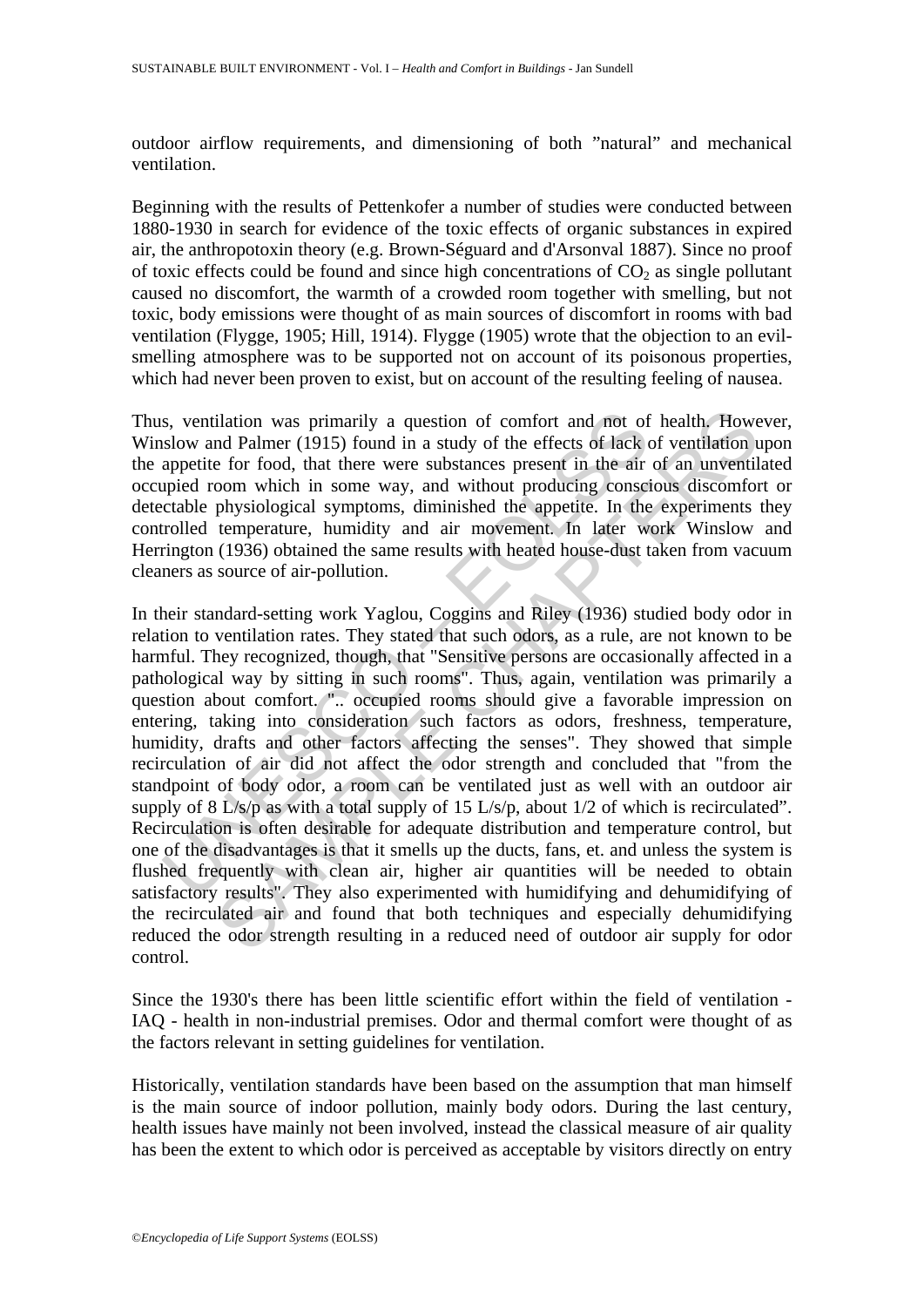into the premises. This measure was used by Yaglou, and has in recent decades been developed by Fanger and colleagues (Fanger, 1988; Fanger at al., 1988). Fanger also, stresses the comfort aspect of indoor air pollution in stating "It is normally the perception that causes people to complain", but also "the perceived air quality ... may in many cases also provide a first indication of a possible health risk" (Fanger, 1992). Fanger has focused on the sensory load of pollution sources, besides persons, such as building materials, fixtures, fittings, furnishings and furniture.

inimum values of 2.5 (USA) and 4 L/s/p (Nordic countries), resp<br>onse to increased interest in building hygiene, revised ventilation<br>aared with minimum values, for office spaces, raised to 10 L/s/<sub>F</sub><br>( $\frac{L}{S/p}$  (Nordic cou The matter of 2.5 (USA) and 4 L/s/p (Nordic countries), respectively. Lately<br>
increased interest in building hygiene, revised ventilation requirements livit<br>
minimum values, for office spaces, raised to 10 L/s/p (USA) and After Yaglou's studies, the view on required ventilation levels were largely unchanged for a long time. The typical minimum value for general office spaces was 7.5 L/s/p of ventilation air, as recommended by the American Society of Heating, Refrigerating and Airconditioning Engineers (ASHRAE, 1977). As result of the oil embargo 1973, and the subsequent rice in the price of energy, requirements in non-smoking areas were reduced to minimum values of 2.5 (USA) and 4 L/s/p (Nordic countries), respectively. Lately, in response to increased interest in building hygiene, revised ventilation requirements have appeared with minimum values, for office spaces, raised to 10 L/s/p (USA) and about 11 L/s/p (Nordic countries). Today there is evidence for a need of higher ventilation rates.

- -
- -
- -

## TO ACCESS ALL THE **20 PAGES** OF THIS CHAPTER, Visit: http://www.eolss.net/Eolss-sampleAllChapter.aspx

#### **Bibliography**

#### **General**

ASHRAE (2001). Handbook. Fundamentals. American Society of Heating, Refrigerating and Air-Conditioning Engineers, Inc.

Bardana Jr EJ, Montanaro A. (1997). Indoor Air Pollution and health. Marcel Dekker Inc.

Boschi N (ed). (1999). Education and training in indoor air sciences. Kluwer Academic Publishers.

ECA (European Collaborative Action). (2000). Risk assessment in relation to indoor air quality. Office for Official Publications of the European Communities, Luxembourg.

IOM, Institute of Medicine. (2000). Clearing the air. Asthma and indoor air exposures. National Academy Press.

Maroni M, Seifert B, Lindvall T (eds) (1995). Indoor air quality. A comprehensive reference book. Elsevier.

Spengler J, Samet J, McCarthy JF (2001). Indoor Air Quality Handbook. McGraw Hill. (An up to date most comprehensive textbook on most aspects of IAQ and health)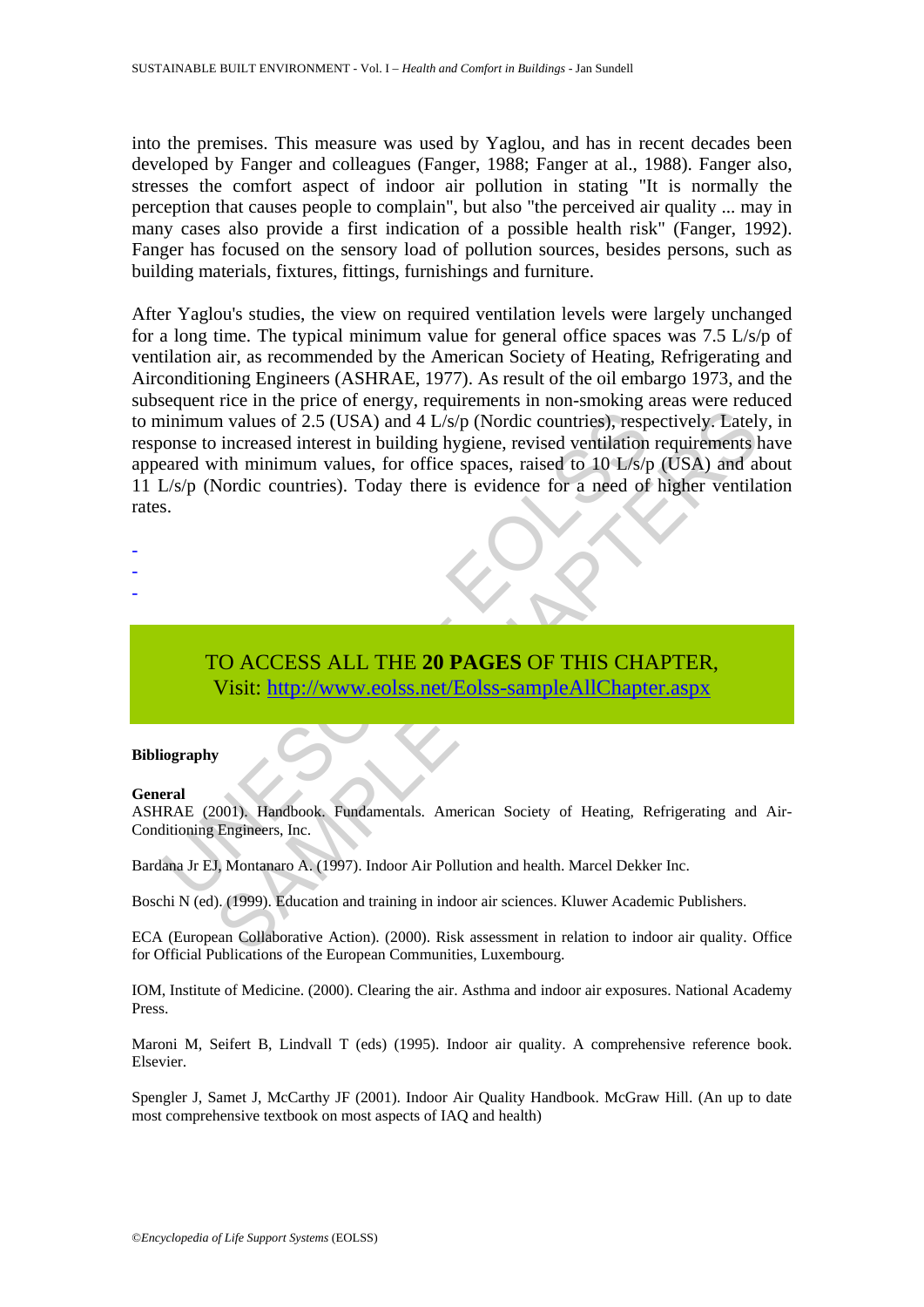Sundell J (1994). On the association between building ventilation characteristics, some indoor environmental exposures, some allergic manifestations and subjective symptom reports. Indoor Air, Supplement No2/94.

Sundell J (Principal author) (1999). Indoor Environment and Health. National Institute of Public Health, Stockholm, Sweden

#### **Dampness**

Bornehag C-G, Blomquist G, Gyntelberg F, Järvholm B, Malmberg P, Nielsen A, Pershagen G, Sundell J (2001). "NORDDAMP". Dampness in buildings and health. Indoor Air 2001;11:72-86. 1

#### **Economy**

Fisk, W.J. and Rosenfeld, A.H. (1997) "Estimates of improved productivity and health from better indoor environments", Indoor Air, 7, 158-172. (Errata: Indoor Air 1998, 8, 301.)

#### **IAQ in the developing world**

Smith KR, Liu Y. (1994). Chapter 7: Indoor air pollution in developing countries. The epidemiology of lung cancer. Samet J. NYC, Marcel Dekker: 151-184.

Smith KR, Samet JM, et al. (2000). Indoor air pollution in developing countries and acute lower respiratory infections in children. Thorax 55(6):518-532.

Smith KR (2000). National burden of disease in India from indoor air pollution. Proceedings of the National Academy of Sciences 97(24):13286-13293.

#### **IAQ-guidelines**

m the developing world<br>
In KR, Liu Y. (1994). Chapter 7: Indoor air pollution in developing countries<br>
cancer. Samet J. NYC, Marcel Dekker: 151-184.<br>
In KR, Liu Y. (1994). Chapter 7: Indoor air pollution in developing coun Andersson K, Bakke JV, Björseth O, Bornehag C-G, Clausen G, Hongslo JK, Kjellman M, Kjaergaaard S, Levy F, Mölhave L, Skerfving S, Sundell J (1997). TVOC and health in non-industrial indoor environments. Indoor Air 1997;7:78-91.

WHO, World Health Organization (1986) Indoor air quality research, Report on a WHO meeting. EURO reports and studies 103. Copenhagen: World Health Organization, Regional Office for Europe.

WHO, World Health Organisation (1987). Air Quality Guidelines for Europe. WHO Regional Publications, European Series No23. WHO, Copenhagen.

WHO, World Health Organization, (1989) "Formaldehyde", Environmental Health Criteria 89, World Health Organization, Copenhagen.

WHO, World Health Organization (2000). Guidelines for air quality. World Health Organization, Geneva.

#### **Pets**

eveloping world<br>
in Y. (1994). Chapter 7: Indoor air pollution in developing countries. The epidemiolog<br>
Samet J. NYC, Marcel Dekker: 151-184.<br>
Samet J. NYC, Marcel Dekker: 151-184.<br>
Samet J. NYC, Marcel Dekker: 151-184.<br> Ahlbom A, Backman A, Bakke JV, Foucard T, Halken S, Kjellman N-I,M, Malm L, Skerfving S, Sundell J, Zetterström O (1998). "NORDPET". Pets indoors - A Risk Factor or Protection against Sensitisation/Allergy. A Nordic Interdisciplinary Review of the Scientific Literature Concerning the Relationship between the Exposure to Pets at Home, Sensitisation and the Development of Allergy. Indoor Air 1998;8:219-235.

#### **Ventilation**

ASHRAE (1989) Standard 62-89: Ventilation for Acceptable Indoor Air Quality, Atlanta, GA, American Society of Heating, Refrigerating and Air-Conditioning Engineers, Inc.

CEN (1998) Technical Report CR 1752: Ventilation for Buildings: Design Criteria for the Indoor Environment, Brussels, European Committee for Standardization.

ECA (European Collaborative Action "Indoor Air Quality and its Impact on Man") (1992) Guidelines for Ventilation Requirements in Buildings, Luxembourg, Office for Publications of the European